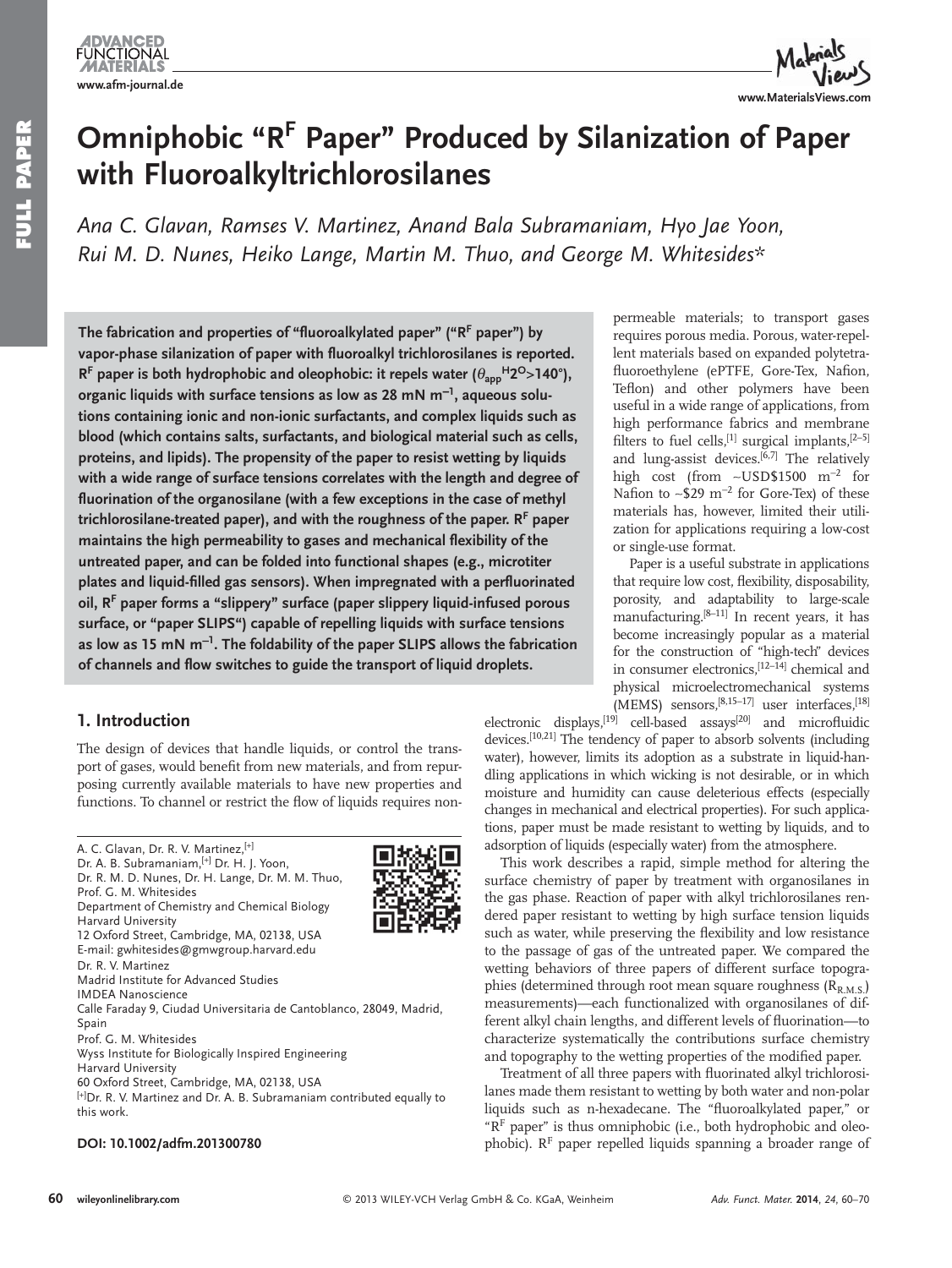

**www.MaterialsViews.com**

surface tensions than paper surfaces treated with non-fluorinated alkyl trichlorosilanes ("non-fluorinated paper", or " $R<sup>H</sup>$  paper"), even though both fluorinated and non-fluorinated paper surfaces exhibited similar contact angles with water  $(\theta_{\text{app}}^{\text{H}_2\text{O}} > 140^{\circ})$ , where  $\theta_{\text{app}}$ <sup>H<sub>2</sub>O</sup> is the apparent static contact angle of water on the modified paper). The combined effects of the long fluoroalkyl chains of grafted siloxane molecules with the micro-scale roughness and porosity of paper (the papers used in this study have a 45–78% void volume fraction), yield an omniphobic material that preserves the properties of mechanical flexibility and low resistance to transport of gas of the untreated paper.

## **2. Background**

 We and others have used a variety of techniques to minimize the tendency of paper to adsorb liquids (reviewed here.  $[22-28]$ ) Methods to render paper hydrophobic include spraying alcohol suspensions of  $SiO<sub>2</sub>$  nanoparticles on surface of the paper, [29] soaking in polystyrene solutions,<sup>[30]</sup> patterning using photolithography with SU-8,<sup>[10]</sup> wax printing,<sup>[9]</sup> plasma processing,<sup>[31]</sup> and treatment with silanizing reagents. [8,32–35]

 Organosilanes with hydrophobic organic groups have been used to make the hydrophilic hydroxyl-rich surfaces of cellulosebased materials hydrophobic following both gas-phase<sup>[33,34,36,37]</sup> and solution immersion reactions.<sup>[34,38-40]</sup> Most methods, however, require long reaction and processing times (usually longer than one hour<sup>[33,34]</sup>) and immersion in solvents requires pre- or post-treatment steps (washing cycles to remove excess reagents or side products, drying, etc.); these processes typically produce surfaces that have limited hydrolytic stability,<sup>[41]</sup> or limited repellency to liquids with surface tensions lower than that of water.<sup>[33]</sup> They also often cause the paper to buckle or warp.

 The method we describe transforms paper into an omniphobic material by exposure to vapors of a fluoroalkyl trichlorosilane; it is simple (single step), rapid (~5 min to completion), and lowcost. We estimate a cost for the materials required for the transformation of hydrophilic paper into an omniphobic material to be less than  $$0.8 \text{ m}^{-2}$  (for materials purchased on a small scale, as research reagents). We characterized the wetting behavior of the  $R<sup>F</sup>$  paper, and used it to fabricate functional paper-based devices: microtiter plates able to contain polar and non-polar solvents, and gas sensors, both constructed using the principles of origami.<sup>[42]</sup>

 Part of the oleophobicity of organosilane-functionalized paper reflects its textured surface: a mixture of small fibers (~20 μm in diameter, by scanning electron microscopy (SEM)) and voids (5-100 μm in diameter, by SEM). This textured surface enables it to form metastable composite solid-liquid-air interfaces. This architecture—one comprising voids and solid structures—is the basis of other hydrophobic and omniphobic surfaces<sup>[43]</sup> and is part of the well-studied lotus leaf effect.<sup>[44]</sup> Aizenberg et al., and more recently others, have extended this type of structure to sub-micron pillars—etched<sup>[45]</sup> or molded into a solid support.<sup>[46]</sup>

 A different biomimetic architecture inspired by the *Nepenthes* pitcher plant involves the formation of an immobilized film of a low surface tension liquid at the "solid"-air or "solid"liquid interface; this structure nearly eliminates pinning of the contact line for both high- and low-surface-tension liquids, and leads to a remarkably low contact angle hysteresis. Based on this principle, the Aizenberg group created omni.hobic "slippery" surfaces (SLIPS) from low surface energy porous microstructured solid substrates, such as Teflon membranes or arrays of nanoposts functionalized with polyfluoroalkyl silanes, by infusing them with a perfluorinated oil.<sup>[47]</sup> Following this lead, we further increased the ability of  $R<sup>F</sup>$  paper to resist wetting by low surface tension liquids (<15 mN m<sup>-1</sup>), by infusing R<sup>F</sup> paper with perfluorinated oils. Paper SLIPS have the advantage of being mechanically flexible, and thus can be folded into threedimensional structures to serve as elementary flow switches and channels for guided transport of drops of liquid.

## **3 . Results and Discussion**

## **3.1. Fabrication of R<sup>F</sup> Paper via Silanization**

 We used Whatman chromatography paper as the starting material because it is uniform in structure and free of hydrophobic binders or coatings that could interfere with, or mask, the effect of silanization. We chose three types of papers: Whatman Gel Blot paper, Whatman #1 paper, and Whatman #50 paper (see Figure 1c



 **Figure 1.** a) Representative images of water droplets on silanized paper. b) Static contact angles  $(\theta_{app})$ , and contact angle hysteresis  $(\theta_a - \theta_r)$  of water on silanized paper for three types of paper with different surface functionalization. Filled squares represent angles with Gel Blot paper (Blot), hollow circles represent angles with Whatman#1 paper (W1), and filled diamonds represent angles with Whatman #50 paper (W50). The volume of each drop is 10 μL. Error bars: standard deviations for  $N = 30$ measurements. c) SEM images showing the topography of the different paper surfaces.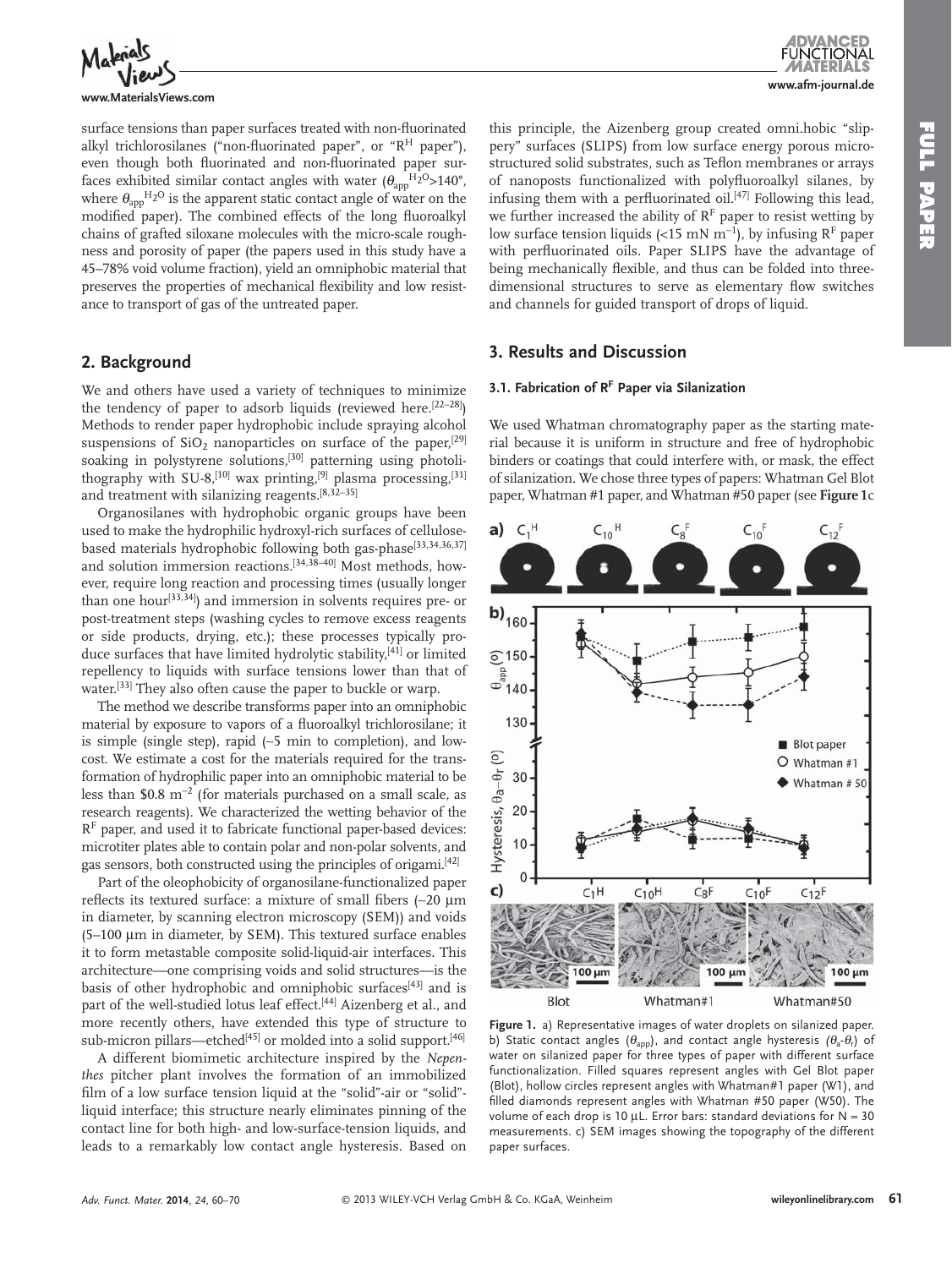**FUNCTIONAL www.afm-journal.de**

for SEM images). Visually and by touch, Whatman #50 paper seemed the smoothest, followed by Whatman #1, while Whatman Gel Blot paper felt the roughest. We used optical profilometry to characterize the root mean square roughness—the standard deviation of the surface height distribution—of the papers, because it is more sensitive to large deviations from the mean line than other statistical measurements of roughness.<sup>[48]</sup> The profile root mean square roughness parameter,  $R_{R,M,S}$ , of these papers, was  $9.6 \pm 2.0 \mu m$  for Gel Blot paper,  $6.4 \pm 1.9 \mu m$ for Whatman #1 paper, and  $3.3 \pm 1.2$  µm for Whatman #50 paper. The area root mean square roughness parameter, [49,50]  $S_{\rm R.M.S.}$ , was 13.5  $\pm$  0.7 µm for Whatman Gel Blot paper, 10.7  $\pm$ 0.6 μm for Whatman #1 paper, and  $6.5 \pm 0.3$  μm for Whatman #50 paper. The texture aspect ratio, an indicator of surface isotropy based on the autocorrelation image, varied between 61% for Whatman Gel Blot paper, 45% for Whatman #1, and 37% for Whatman #50 paper (see Supporting Information for details). The roughness anisotropy index,  $A_{R,M,S}$ , defined as the ratio of  $R_{R, M, S}$  values measured along the x and y axes of the machine, [48] varied for each paper, from about 1.4 for Whatman #50, to 1.2 for Whatman#1 and to 1.1 for Whatman Gel Blot paper (see Supporting Information for details). The porosity, or the volume fraction of void, was measured to be ∼ 78% for Whatman Gel Blot paper, ∼68% for Whatman #1 paper, and ∼45% for Whatman #50 paper (see Supporting Information and Table S3 for details).

 We chose gas-phase silanization to render paper hydrophobic because the procedure does not require pre- or post-treatment steps and the processing can be completed within minutes. We believe this method, with development, is scalable and compatible with large-scale processing (that is, it will be able to generate virtually unlimited areas of silanized paper, using a standard reel-to-reel processing technique).

We used five commercially available organosilane reagents  $(RSiCl<sub>3</sub>)$ , in order to study the effect of chain length and fluorination of the organosilane on the wettability of paper: i) methyltricholorosilane (CH<sub>3</sub>SiCl<sub>3</sub>, "C<sub>1</sub><sup>H</sup>"); ii) decyltrichlorosilane  $\text{(CH}_3(\text{CH}_2)_{9}\text{SiCl}_3, \quad \text{``C}_{10}^{\text{H}}\text{''}); \quad \text{iii)} \quad (3,3,4,4,5,5,6,6,7,7,8,8,8\text{-tride-}$ cafluorooctyl) trichlorosilane  $(CF_3(CF_2)_5CH_2CH_2SiCl_3$ , " $C_8F^*$ "); iv) (3,3,4,4,5,5,6,6,7,7,8,8,9,9,10,10,10-heptadecafluorodecyl) trichlorosilane  $(CF_3(CF_2)_7CH_2CH_2SiCl_3$ , "C<sub>10</sub>F"); v) (3,3,4,4,5,5,6,6, 7,7,8,8,9,9,10,10, 11,11,12,12,12-henicosafluorododecyl) trichlorosilane  $(CF_3(CF_2)_9CH_2CH_2SL_3$ , " $C_{12}F$ ");  $C_{12}F$  is the trichlorosilane with the longest fluorinated alkyl chain that is currently commercially available.

 The silanization reaction was performed in a vacuum oven at 95 °C and 30 mbar using a solution of the organosilane (~10 mL of a ~30 mm solution in toluene) to supply a useful concentration of the silanizing reagent in the vapor phase. The organosilane was allowed to react with the hydroxyl-rich cellulose paper surfaces for 5 min (this time and temperature are not optimized). This process makes it possible to functionalize the areas of paper  $(>100 \text{ cm}^2)$  required for experimental work rapidly, using low quantities of organosilane and solvent.

### **3.2 . Characterization of the Wettability of Silanized Paper**

We examined, by means of apparent static  $(\theta_{\rm app})$ , advancing  $(\theta_{\rm a})$ , and receding  $(\theta_r)$  contact angle measurements, the wettability of



paper substrates modified by gas-phase silanization by a wide range of liquids: organic liquids with different surface tensions, biological fluids, and aqueous solutions of ionic and non-ionic surfactants above the critical micelle concentration (cmc). In addition, we tested the compatibility of the different silanized papers with buffers relevant for immunoassays,<sup>[51–53]</sup> electrophoresis,<sup>[54-56]</sup> magnetic levitation,<sup>[57]</sup> polymerase chain reactions (PCR),<sup>[58,59]</sup> and culture of mammalian cells<sup>[60,61]</sup> or bacteria.<sup>[62]</sup>

 To ensure that the shape of the droplet is determined by surface forces and is not due to gravitational deformation, we used 10 μL droplets of liquid for the contact angle measurements, to ensure that the radii of the droplets fall below the capillary length. For a liquid of density  $\rho$  and surface tension  $\gamma_{\text{LV}}$  the capillary length  $\lambda_c$  is:

$$
\lambda_c = \sqrt{\frac{\gamma_{LV}}{\rho g}}\tag{1}
$$

For the liquids we selected,  $\lambda_c$  ranged between 1.6 mm (for pentane) and 2.7 mm (for water), higher than the radii of the droplets we used in our measurements (radii of ∼ 1.4 mm). Figures S2 and S3 show optical profilometry images of areas of the papers we have used in our study, illustrating the relevant variations of paper topography at a scale in the same order of magnitude as the droplet size (mm). This suggests that local variations in the topography of the paper may induce some variation in the angle measurement and might be partially responsible for the dispersion that we observe in our contact angle data.

Paper is known to be anisotropic.<sup>[48,63]</sup> For our contact angle measurements, we did not maintain a specific orientation of the paper. The paper was cut into small strips along random axes, placed into a sample box, and retrieved randomly for the contact angle measurements. Thus, the contact angles of the liquids that we measured are presumably an average over all orientations of the paper.

## **3.3. Treatment of Paper with an Organosilane (either R<sup>H</sup>SiCl<sub>3</sub> or R F SiCl 3 ) in the Vapor Phase Renders Paper Highly Repellent to Pure Water**

Figure 1a and Supporting Movie M1 show that silanization rendered paper highly hydrophobic; water no longer wicked into the paper, but instead formed droplets on the surface with apparent static contact angles,  $\theta_{\text{app}}$ , between 130° and 160°, and with contact angle hysteresis from 7° to 20°. The apparent contact angle of each type of functionalized paper increased (modestly) for the most part with the chain length and degree of fluorination of the organosilane, while the hysteresis did not show any noticeable trends (Figure 1b).

The equilibrium contact angle,  $\theta_{Y}$ , that a liquid forms on a chemically homogeneous, smooth solid surface is given by the Young's equation Equation (2), where  $\gamma_{SV}$  is the solid/vapor surface free energy per unit area,  $\gamma_{SL}$  is the solid/liquid surface free energy per unit area, and  $\gamma_{\rm LV}$  is the liquid/vapor surface free energy per unit area:[64]

$$
\cos \theta_{Y} = \frac{\gamma_{SV} - \gamma_{SL}}{\gamma_{LV}} \tag{2}
$$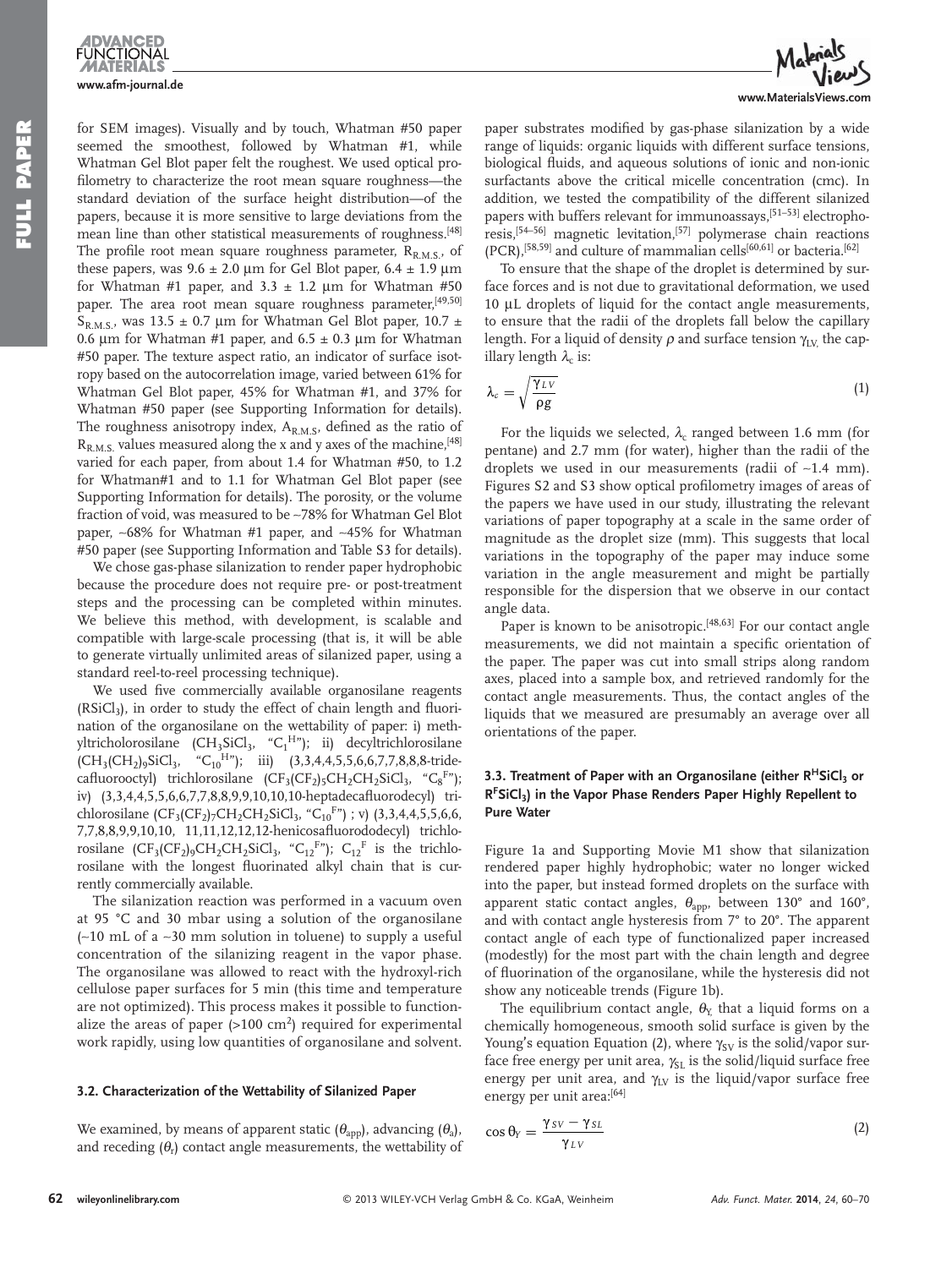

#### **www.MaterialsViews.com**

 From Equation (2) it is apparent that water will form a higher contact angle on surfaces with lower surface free energy, i.e., lower γ<sub>SV</sub> (even on rough hydrophobic surfaces.<sup>[64]</sup> Thus, our results can be rationalized, assuming approximately equal grafting densities of the organosilanes on paper, by noting that (i) trifluoromethyl and difluoromethylene groups have a lower energy than methyl and methylene groups,<sup>[64]</sup> respectively, that (ii) longer chains lead to more efficient packing of the organosilanes on the surface of the paper, exposing a higher ratio of trifluoromethyl: difluoromethylene or methyl: methylene groups,<sup>[64]</sup> and (iii) longer chains of fluorinated organosilanes lead more fluorine groups on the surface of the paper. Paper functionalized with methyltrichlorosilane, however, consistently exhibited higher static contact angles than what would have been predicted from the properties of the grafted methyl group (Figure 1b). The literature reports that methyltrichlorosilanes can polymerize and form nanoscale three-dimensional features such as cross-linked nanofibers<sup>[65]</sup> or nanospheres.<sup>[33,65]</sup> On the paper surface, such polymerized features would result in a grafting density of methyl siloxanes that is higher than the grafting density of the longer alkyl siloxanes, and could also lead to changes in the topography of the surface.

 Since paper is composed of a mesh of partially oriented cellulose fibers, wetting of liquids on its surface is not only dictated by the surface free energy per unit area, but also by the topography of the surface.<sup>[64]</sup> To account for the topography, Equation (2) must be modified appropriately. Two models of wetting on "rough" surfaces are widely used, (i) the Wenzel model for homogeneous wetting, with the liquid following the topography of the surface, and (ii) the Cassie-Baxter model, with the liquid droplets exhibiting composite, heterogeneous wetting with air pockets trapped between protruding topographical features. [64]

In the Wenzel model,<sup>[66]</sup> the apparent contact angle that a liquid droplet makes on the rough surface is given by Equation  $(3)$ , where  $r$  is the non-dimensional substrate "roughness", defined as the ratio of the real surface area to the apparent (projected) area;  $r = 1$  for a smooth surface and  $r > 1$ for a rough surface.

$$
\cos \theta_{app} = r \cos \theta_Y \tag{3}
$$

 When the liquid droplet exhibits composite wetting, i.e., the area wetted consists of liquid–solid contacts and liquid–air contacts (the air being trapped between the troughs of the rough surface) the Cassie-Baxter model, described by Equation (4), is applicable. Here  $f_1$  is the area fraction of the liquid interface in contact with the solid and  $f_2 = 1 - f_1$  is the area fraction of the droplet in contact with the air trapped between troughs.

$$
\cos \theta_{app} = r f_1 \cos \theta_Y - f_2 \tag{4}
$$

 In both models, increasing *r* leads to a higher apparent contact angle for hydrophobic ( $\theta_Y > 90^\circ$ ) surfaces. The geometric parameter *r*, however, depends not only on the topography but also on the local contact angle that the liquid makes on the surface features.<sup>[43]</sup> We use the profile root mean square roughness parameter  $(R_{RMS})$  as a surrogate for *r*. Indeed, our data show that water forms droplets with higher apparent contact angles on surfaces with higher  $R_{R.M.S.}$  (Figure 1). The contact angle data of methyltrichlorosilane  $(C_1^H)$ -treated paper did not follow the trend, and showed no measurable difference between the





 **Figure 2.** The dependence of static contact angles on surface tension for 10 μL droplets of liquid. The liquids used in these experiments and their respective surface tensions ( $\gamma_{LV}$ ) at 20 °C in mN m<sup>-1</sup> are (literature values<sup>[63]</sup>): pentane (15.5), anhydrous ethanol (22.3), hexadecane (27.4), dimethylformamide (DMF) (37.1), ethylene glycol (46.3), thiodiglycol (54.0), glycerol (63.7), water (72.8), a 6 M aqueous solution of NaCl (82.6). Error bars: standard deviation for  $N = 30$  measurements. The grey area indicates liquids that spontaneously spread onto the substrate through capillary wicking.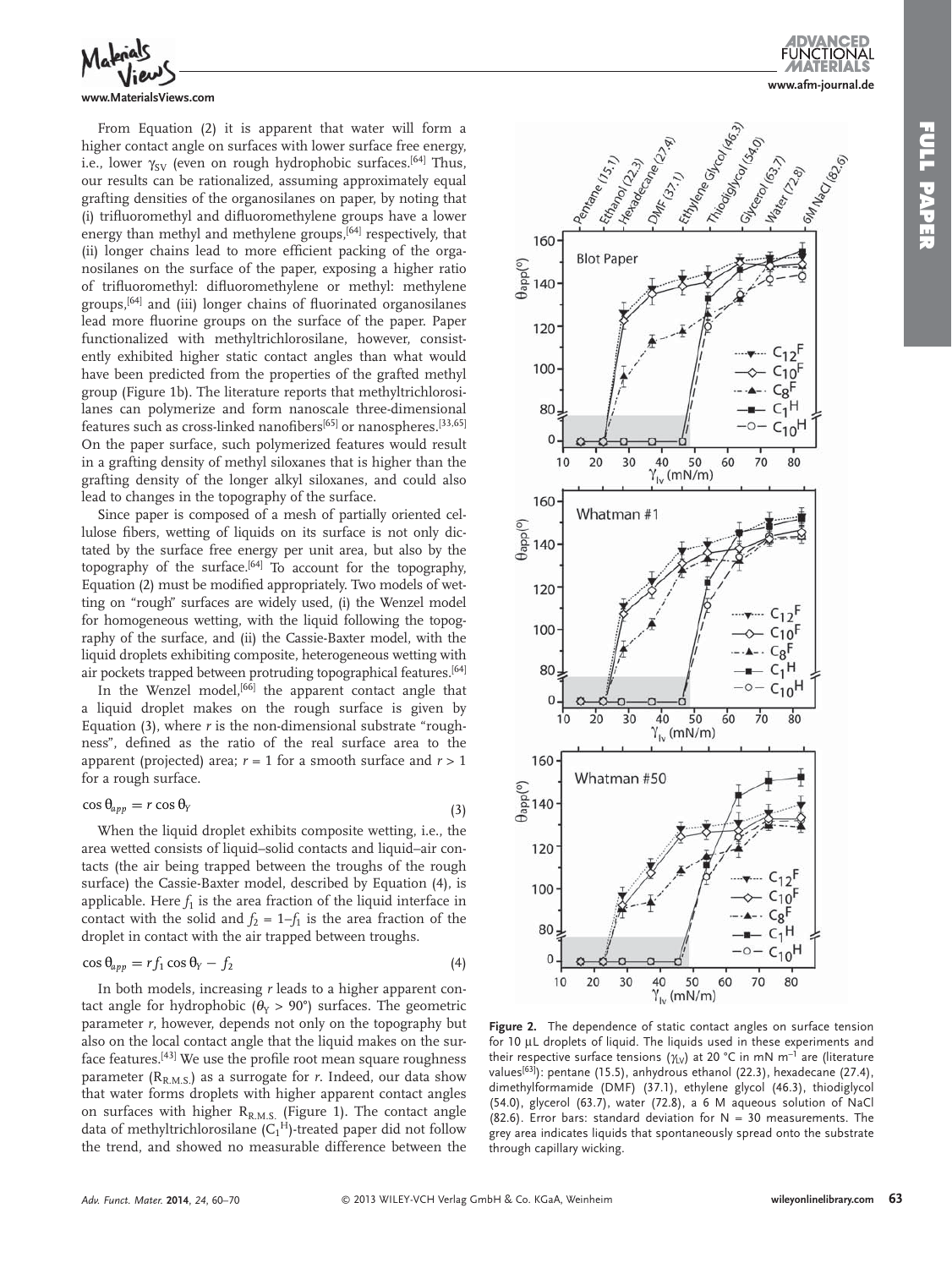

**Figure 3.** Analysis of liquid contact angle data on silanized paper. a) Plot of *cos* θ<sub>app</sub> versus  $1/\gamma_V$  for the five silanes of differing chain lengths and degree of fluorination on Whatman #1 paper. b) Plot of  $\chi_V$  cos  $\theta_{\text{app}}$  versus  $\chi_V$  for the five silanes of differing chain lengths and degree of fluorination on Whatman #1 paper. The data collapses onto straight lines, indicative of Cassie-Baxter type wetting, with slopes in the range of –1.0 and –0.95. These values indicate that a large area fraction of the droplets is resting on air. c) Plot of  $\gamma_{LV}$  cos  $\theta_{app}$  versus  $\gamma_{LV}$  for three different types of paper, each treated indistinguishably with C $_1^{\sf H}$  silane.  $\rm\dot{d})$  Plot of  $\gamma_{\rm LV}$   $cos$  $\theta_{\text{app}}$  versus  $\gamma_V$  for three different types of paper each treated indistinguishably with C<sub>10</sub>F silane. For the three types of paper we analyzed, topography appears to have a smaller effect on liquid repellency than the degree of fluorination of the organosilane.

different types of paper. One possible explanation for this behavior is the formation of nanostructures<sup>[33,65]</sup> on the surface of the cellulose fibers in  $C_1^H$ -treated paper.

 $\gamma_{1v}$  (mN/m)

### 3.4. R<sup>F</sup> Paper Repels a Wider Variety of Liquids Than R<sup>H</sup> Paper

 Many applications involve contact of surfaces with liquids that have lower surface tensions than water. To determine the compatibility of silanized paper with organic liquids, we measured the contact angles of nine test liquids with liquid-air interfacial tensions that range from 16 and 83 mN  $m^{-1}$  on silanized paper (surface tensions obtained from tabulated values in the literature).<sup>[67]</sup>

 $R<sup>H</sup>$  paper was able to resist wetting by liquids with surface tensions >54 mN m<sup>-1</sup> (thiodiglycol; (HOCH<sub>2</sub>CH<sub>2</sub>)<sub>2</sub>S). Test liquids with lower surface tensions wicked into the paper.  $R<sup>F</sup>$ paper was able to resist wetting by liquids with surface tensions as low as  $27 \text{ mN m}^{-1}$  (hexadecane) (**Figure** 2 and Supporting Information, Figure S4). This value likely reflects the lower



energy of the paper fibers functionalized with fluoroalkyl siloxane chains<sup>[64]</sup> relative to those functionalized with alkyl siloxanes.

 In order to interpret our data in terms of the variable under our control (the surface tension of the test liquids,  $\gamma_{\rm{IV}}$  and the variable that we measure (the apparent contact angle,  $\theta_{\text{app}}$ ), we expressed Equations (3) and (4) in terms of surface tensions expressed in Equation (2).

$$
\cos \theta_{app} = \frac{1}{\gamma_{LV}} r (\gamma_{SV} - \gamma_{SL})
$$
 (5)

$$
\gamma_{LV}\cos\theta_{app}=-f_2\gamma_{LV}+rf_1\left(\gamma_{SV}-\gamma_{SL}\right)\quad(6)
$$

We plot *cos*  $\theta_{\text{app}}$  versus  $1/\gamma_{\text{LV}}$  for the various organosilanes on Whatman #1 paper (Figure 3a). Based on Equation 5, we expect our contact angle data to collapse to straight lines with zero intercepts, if the wetting of liquids followed the Wenzel model on silanized paper.

Figure 3a clearly demonstrates that the wetting behavior of liquids on silanized paper deviates significantly from the Wenzel model. When  $\gamma_{\text{LV}}$  *cos*  $\theta_{\text{app}}$  is plotted versus  $\gamma_{\text{LV}}$ , we find that our data for silanized Whatman #1 paper collapses onto straight lines with negative slopes (Figure 3b), a behavior qualitatively consistent with Equation (6). The data for all the organosilanes tested fall within straight lines with slopes of −1 and −0.95 (i.e., *f*<sub>2</sub>∼ between 1 and 0.95). This behavior suggests that the surface of the droplets primarily contacts the air pockets trapped at the interface with the paper surface. Similar behavior was observed for Whatman #50 and Gel Blot papers (data not shown).

 To illustrate the effect of topography on the wettability of the papers, Figure 3c,d shows

contact angle data plotted for two types of silanization,  $C_1^H$  and  $C_{10}^F$  on the three different types of paper. Within the range of topographies we tested, liquids behave in a manner that is consistent with the Cassie-Baxter model. There is a clear and systematic deviation from the linear trend of the contact angle data as the surface tension of the test liquids approached the wicking transition of the silanized papers. The deviation is present for all organosilane derivatives and for all types of paper tested (Figure 3c,d). We speculate that this deviation close to the wicking transition suggests a mode of wetting different from the classical Cassie-Baxter model, and would be an interesting phenomenon to investigate in the future.

### **3.5. R<sup>F</sup> Paper is Superior to R<sup>H</sup> Paper for Applications Requiring Minimal Interactions with Biological Fluids**

The wetting of silanized paper by biological fluids is important for its use in applications such as bioanalysis, cell culture, and

Y.  $(mN/m)$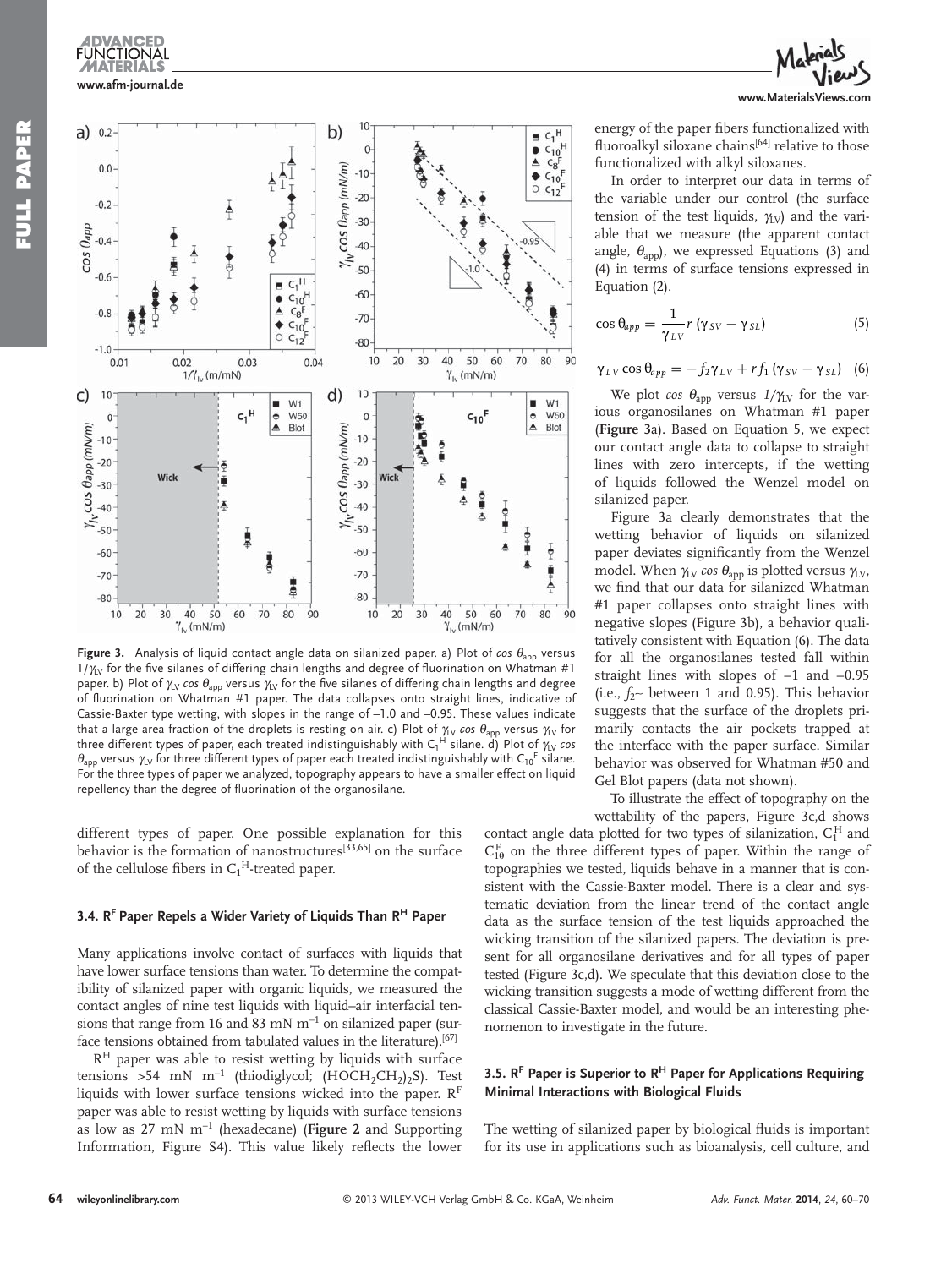

**www.MaterialsViews.com**



 **Figure 4.** Static contact angles (filled symbols) and hysteresis  $(\theta_a \cdot \theta_r)$ (hollow symbols) of several biological fluids: a) whole blood, b) plasma, c) artificial saliva, d) artificial urine, e) a solution of protein (5% BSA in PBS), and f) a solution of DNA (500 μM of DNA in TE buffer) on functionalized Gel Blot (square symbols), Whatman #1 (circular symbols) and Whatman #50 (triangular symbols). Error bars: standard deviation for  $N = 30$  measurements.

drug discovery and development. Viscous solutions with a high content of protein or DNA, such as artificial saliva, a 5% (massto-mass ratio) solution of bovine serum albumin (BSA) in PBS, and a 500 μm solution of DNA in Tris-EDTA (TE) buffer, formed higher contact angles on fluorinated than on non-fluorinated papers of corresponding roughness (Figure 4c–f). In all cases, the longer the fluorinated alkyl chains, the higher the static contact angle.

 Whole blood (fresh whole human blood treated with an anticoagulant-preservative solution containing sodium heparin, supplied by Research Blood Components, LLC.) and plasma (supplied by Research Blood Components, LLC.) formed contact angles larger than 150° on both  $R^H$  and  $R^F$ papers. Droplets of whole blood and plasma exhibit the lowest contact angle hysteresis  $(<15^{\circ})$  with fluorinated surfaces (Figure 4a,b). A drop of whole blood rolling on the surface of a strip of paper functionalized with  $C_{10}$ <sup>F</sup>, and  $C_{12}$ <sup>F</sup> did not leave a visible trace behind ( **Figure 5** and Supporting Movie M2). The lack of staining is reminiscent of the behavior of the "slippery"

*Adv. Funct. Mater.* **2014**, *24*, 60–70



 **Figure 5.** Time-sequence images of a drop of heparinized human blood rolling down on Gel Blot paper functionalized with  $C_{10}$ <sup>F</sup> (side view: right; front view: left). The tilting angle is 30°. The rolling drop does not leave a stain visible to the unaided eye (see also Supporting Movie M2).

omniphobic surfaces fabricated by the Aizenberg group, [47] and suggests a low level of cell and protein adhesion on the  $R<sup>F</sup>$ paper, following very brief (on the order of several seconds) contact with biological fluids. The effect of long-term contact of  $R<sup>F</sup>$ paper with biological fluids is beyond the scope of this article.

 For applications involving blood, it might be important to minimize the amount of trace liquid left behind on the surface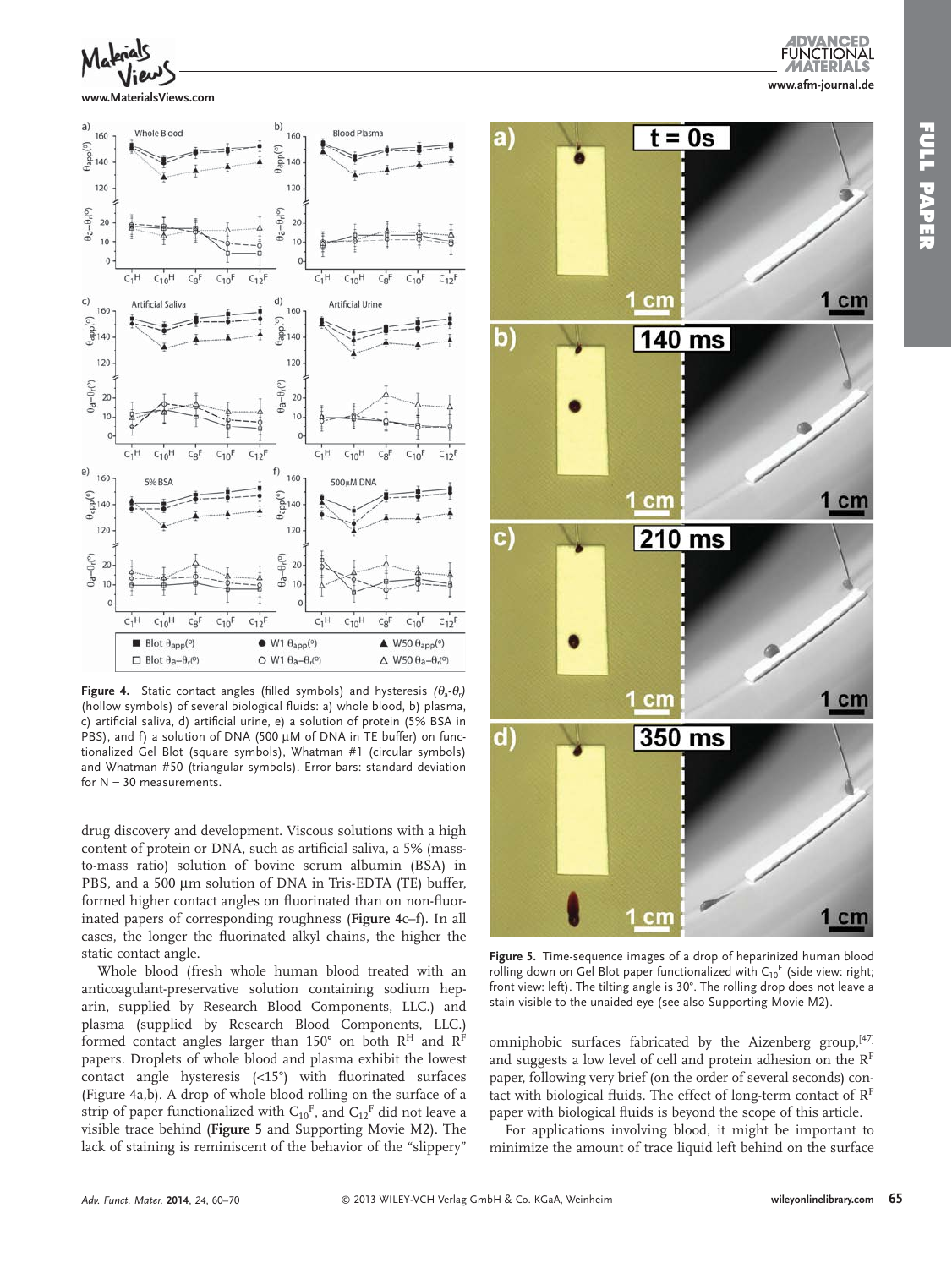## **www.afm-journal.de**



Figure 6. a) Images obtained with a fluorescence gel scanner from silanized paper after the drop of blood released and rolled off on tilted paper. The dark spots are dried blood. b) The angles of incline at which the droplets of blood rolled off the silanized papers. c) The amount of blood adhering to the paper after the blood droplet had rolled off, quantified as the area of the blood stain left on the paper. Bars are standard deviations for  $N = 7$  measurements.

(i.e. the surface should be self-cleaning). To test the performance of silanized paper and quantify the behavior observed in Figure 5 and Supporting Movie M2, we deposited 50 μL drops of blood on the surface of various silanized papers that were initially horizontal. We then increased the tilt angle until the drop of blood rolled off the surface of the paper. **Figure 6** a shows representative images of the paper surfaces after the blood had rolled off. There are significantly more traces of blood left on the  $R<sup>H</sup>$  papers than on the  $R<sup>F</sup>$  papers. Papers treated with the organosilanes with the longer fluoroalkyl chains  $(C_{10}^F)$ and  $C_{12}$ <sup>F</sup>) showed no detectable trace of blood on the surface after roll-off. Figure 6b shows the roll-off angles measured for these papers.  $R<sup>H</sup>$  papers had significantly higher roll-off angles than  $R<sup>F</sup>$  papers. The blood drops adhered so strongly to  $C<sub>10</sub><sup>H</sup>$ treated surfaces that the droplets did not fall off even when the paper was turned upside down. The state characterized by high adhesion and high contact angles has been termed the "petal effect"<sup>[68]</sup> and is attributed to hierarchical roughness (multiple length scales of features) on surfaces.

### **3.6. Products Formed upon Incineration of R<sup>F</sup> Paper**

 Bioanalytical devices fabricated using silanized paper can be disposed of by incineration; we wished to estimate the environmental impact of burning  $R<sup>F</sup>$  paper. The elemental analysis of the fluorinated papers, suggests that the incineration of a  $1 \text{ cm}^2$ device at T < 1500 °C can produce at most 34 μg of a perfluoro-



alkyl carboxylic acid; under more stringent conditions (temperatures above 1500 °C), this content of fluorine could lead to the formation of a maximum of ca. 29 μg of HF, or a maximum of ca. 49  $\mu$ g of COF<sub>2</sub>.

## **3.7 . R F Paper is Compatible with Buffers Commonly Used in Bioassays**

 We surveyed the wettability of silanized paper by common buffers, since the surface tension of an aqueous buffer can be dramatically altered by the addition of surfactants or other solutes. The buffers we surveyed include PBS, Tris, Taq Buffer (used for polymerase chain reactions), Tris-Gly buffer (typically used in capillary electrophoresis); Lysogeny broth (LB) or Dulbecco's Modified Eagle Medium (DMEM)—buffers typically used for mammalian or bacterial cell culture. Buffers containing amines, amino acids, or dissolved salts form contact angles that are indistinguishable from that formed by pure water (Supporting Information, Figure S5).

An important distinction between the  $R<sup>F</sup>$ and  $R<sup>H</sup>$  surfaces however, is in their ability to resist wetting by aqueous solutions of nonionic surfactants. These surfactants reduce the surface tension of pure water to  $~\sim$ 30 mN m<sup>-1</sup> when present at or above the

critical micelle concentration (cmc). [69] Nonionic surfactants are present in standard buffers used for PCR reactions, such as the Taq Buffer. When used above the cmc, nonionic surfactants containing polyethylene oxide chains, (e.g. IGEPAL CA@630, Triton X-100, and Tween 20), wetted  $R<sup>H</sup>$ , but not the  $R<sup>F</sup>$  paper surfaces (Supporting Information, Figure S6). Therefore, R<sup>H</sup> papers are not compatible with applications that require buffers containing nonionic surfactants.

### **3.8 . Fabrication of Functional 3D Omniphobic Structures by**  Simple Creasing and Folding of R<sup>F</sup> Paper

 Gas-phase silanization does not affect the mechanical properties of the paper substrate. Thus, three-dimensional functional structures can be built by creasing or folding the paper, either before or after silanization. We took advantage of the mechanical flexibility and foldability of the  $R<sup>F</sup>$  paper to create microtiter plates from single sheets of paper using the principles of origami.<sup>[42]</sup> Two different designs were used for fabricating the microtiter plates: a square array of re-entrant honeycomb cells ( **Figure 7** a), and a negative Poisson ratio structure based on a triangular array of re-entrant honeycomb cells<sup>[70]</sup> (Figure 7c). Figure 7 shows microtiter plates made from  $R<sup>F</sup>$  paper holding an aqueous solution (DMEM, Figure 7b) and an organic liquid (toluene dyed with Sudan I, Figure 7d). The  $R<sup>F</sup>$  paper structures formed stable walls that contained both liquids, without wicking, cracking or collapsing, for a period of 14 days (which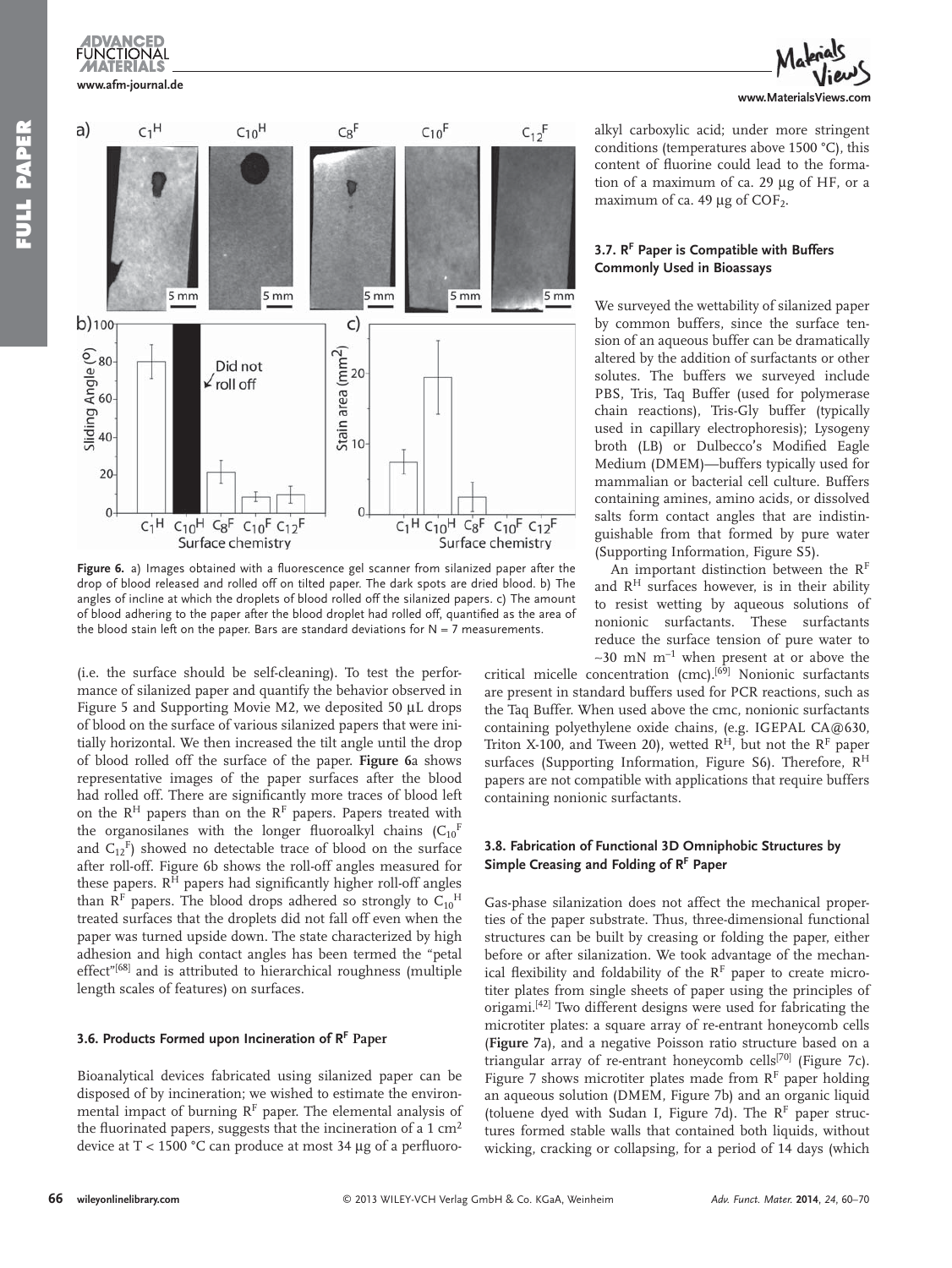**www.MaterialsViews.com**



Figure 7. Omniphobic microtiter plates fabricated by creasing and folding of  $R<sup>F</sup>$  paper: a) a square array of re-entrant honeycomb cells, and c) a negative Poisson ratio structure based on a triangular array of re-entrant honeycomb cells. These structures are able to stably hold in each well 500 μL of b) aqueous solutions (DMEM) and d) organic liquids (toluene dyed with Sudan I).

is simply the duration of our observation of the system). Under our experimental conditions, we did not observe a difference in the stability of structures fabricated by folding paper either before or after silanization (data not shown).

## **3.9 . R F Paper Infused with a Perfl uorinated Liquid forms an Omniphobic "SLIPS" Surface Exhibiting Very Low Contact Angle Hysteresis**

We introduced perfluoropolyether lubricant (Dupont Krytox GPL 105) onto  $R<sup>F</sup>$  paper surfaces. The liquid spontaneously spreads onto the whole substrate through capillary wicking, and the large pores in paper facilitate the infiltration and retention of the lubricating perfluoropolyether to form a continuous overlying film. Figure 8 shows how RF paper can serve as a substrate for SLIPS—"Slippery Liquid-infused Porous Substrates" with remarkably low hysteresis towards most liquids. [47,71,72] Blood, toluene, and diethyl ether all slide off the paper SLIPS when the surface is tilted at a 5° angle (Supporting Movies M3, M4, and M5).

Figure 9a demonstrates that paper SLIPS show omniphobic behavior, with contact-angle hysteresis of the surface below 10° for all liquids we tested, and below 5° for most of them. Paper



 **Figure 8.** a) Fabrication of paper slippery porous liquid-infused surfaces (paper SLIPS) from  $R<sup>F</sup>$  paper impregnated with a perfluoropolyether. Time-sequence images showing sliding droplets of: b) heparinized human blood (volume ~ 30 μL), c) diethyl ether dyed with Sudan Red ( $\gamma_V$  = 17 mN m<sup>-1</sup>, volume ~ 30 µ L) and d) toluene dyed with Sudan Blue  $(y<sub>Ly</sub> = 28$  mN m<sup>-1</sup>, volume ~ 30 μL) on a paper SLIPS at ~5° tilting (see Supporting Movies M3, M4, and M5).

SLIPS are also able to resist wetting by n-pentane, which has a surface tension of ~15 mN m<sup>-1</sup>. Since the wetting characteristics (apparent contact angles,  $\theta_{\text{app}}$ , and hysteresis,  $\theta_{\text{a}} - \theta_{\text{r}}$ ) of the paper SLIPS did not vary for the three types of paper substrates, we hypothesized that the film of perfluoropolyether oil dominates the wetting characteristics of this material.

 To test this hypothesis, we measured the surface tension of the perfluoropolyether oil and the liquid-liquid interfacial tension between the perfluoropolyether oil and the test liquids using the pendant drop method. These values, along with the liquid–air surface tensions, provide all three surface energy components for calculating the equilibrium contact angle,  $\theta_{Y}$ , of our test liquids resting on a hypothetical smooth, solid surface that consisted only of the perfluoropolyether oil. We plot *cos*  $\theta_{Y}$ , calculated using Equation (2) versus the *cos*  $\theta_{app}$  in Figure 9b, and find that indeed these values are strongly correlated. Thus, the wetting behavior of paper SLIPS can be reasonably predicted from the interfacial tension of a liquid of interest with the lubricating oil with Young's equation.

 A useful feature of paper SLIPS is their foldability, which can be exploited for low-cost fabrication of structures with desired functionalities. Complex 3D "slippery" structures of paper SLIPS

**www.afm-journal.de**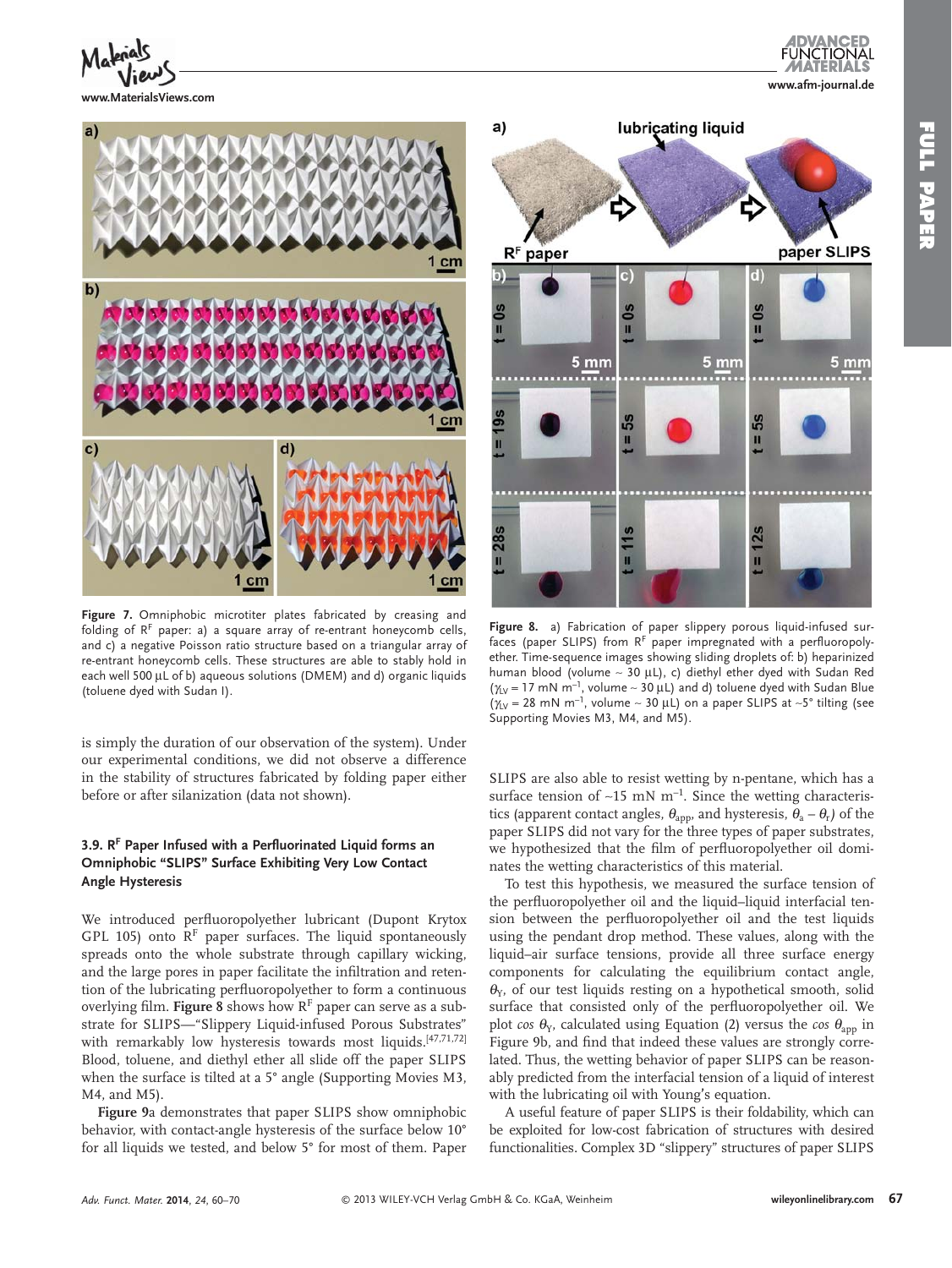

**FULL PAPER**

**SISURE PAPER** 



**www.MaterialsViews.com**



 **Figure 9.** a) Comparison of apparent contact angles and contact angle hysteresis ( $\theta_2$ - $\theta_1$ ) as a function of surface tension of test liquids (indicated) for SLIPS fabricated from Gel Blot, Whatman #1 and Whatman #50 paper silanized with  $C_{10}$ <sup>F</sup> and impregnated with a perfluoropolyether lubricant (Dupont Krytox GPL 105). b) Plot of the cosine of the predicted equilibrium contact angle—calculated with the assumption that the liquids wet a hypothetical flat surface composed solely of perfluoropolyether lubricant—versus the cosine of the measured apparent angle of liquids with the paper SLIPS. The diagonal dashed line is drawn to guide the eye to show the case of perfect correlation.



Figure 10. 3D "slippery" structures fabricated by folding and creasing R<sup>F</sup> paper impregnated with a perfluoropolyether lubricant (Krytox GPL105). The paper was first impregnated, and then creased. These structures can guide the transport of liquid droplets of dyed methanol (green) and dyed toluene (red) using a) a slippery "channel" formed by successive V-pleats in a paper SLIPS (see Supporting Movie M6) or b,c) a fluidic switch formed by combining tilting and a pre-defined geometry.

can be easily fabricated using techniques based on (for example) origami directly from paper SLIPS, or from  $R<sup>F</sup>$  paper folded, then impregnated with a perfluoropolyether. To demonstrate their mechanical flexibility and foldability, we folded paper SLIPS to make V-pleats and form "slippery" channels that can be used to guide droplets of toluene and methanol ( **Figure 10** a, and Supporting Movie M6). We created a simple switch by combining tilting with a pre-designed folded geometrical path. When the structure is tilted towards the left, the liquid droplet moves along the left-hand channel (Figure 10b), while when the structure is tilted to the right, the path the liquid droplet takes is changed and the droplet moves along the right-hand channel (Figure 10c). Paper SLIPS thus differ from those prepared by Aizenberg et al. in the ease with which (originally) planar sheets can be transformed into structures with complex topographies by folding.

### **3.10. Colorimetric Detection of Volatile Compounds Using**  $R^F$ **Paper Devices**

 $R<sup>F</sup>$  paper is repellant to liquids with surface tensions greater than  $28 \text{ mN m}^{-1}$ ; at the same time, it is highly permeable to gases and compounds in the vapor phase. We folded  $R<sup>F</sup>$  paper to create small (4 cm<sup>3</sup>) parallelipipedically-shaped chambers that we used for the colorimetric detection of hydrogen sulfide and volatile primary amines. We contained an aqueous solution of either CuSO<sub>4</sub> or picrylsulfonic acid in the chamber and sealed its top with a transparent gas-impermeable tape (Fellowes adhesive sheet, PET/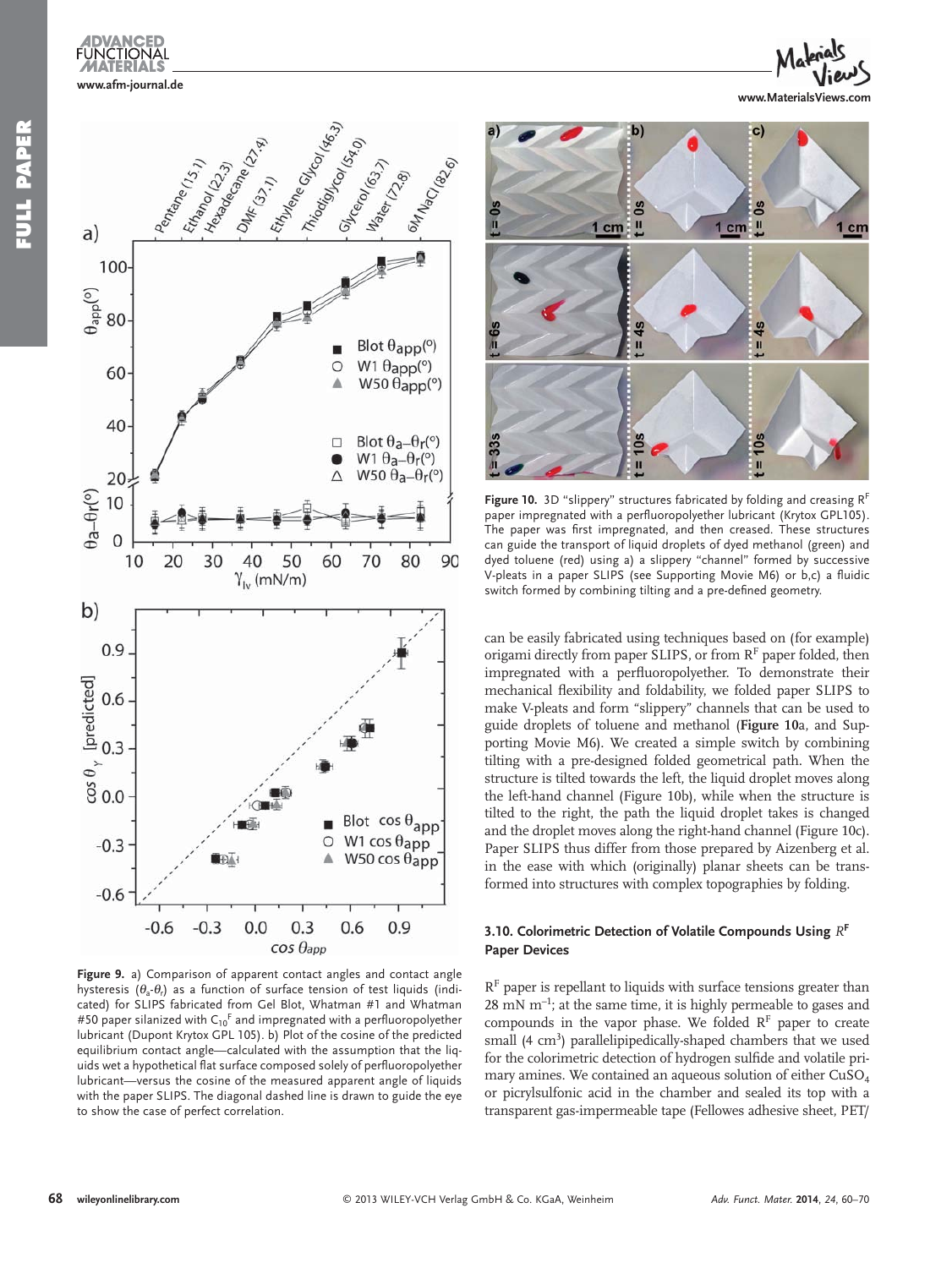**FUNCTIONAL** 



F

**www.MaterialsViews.com**

**www.afm-journal.de** lubricant,  $R<sup>F</sup>$  paper forms a slippery material (paper SLIPS) capable of repelling liquids with surface tensions as low as  $15$  mN m<sup>-1</sup>. From a fabrication standpoint, cellulose-based paper is commercially available in a variety of forms—with different roughness, porosity, density, thickness, and flexibilityall of which can be converted into omniphobic materials or SLIPS upon appropriate surface functionalization, or upon

functionalization and addition of a lubricant, to meet the needs

of specific applications. The potential for low cost for fabrication of  $R<sup>F</sup>$  paper enables its use in applications that require gas permeable, disposable liquid barrier membranes, with possible uses as toxic gas sensors, membranes for lung-assist devices or fuel cells. We have recently used  $R<sup>F</sup>$  paper in combination with a craft-cutter to fabricate open-channel microfluidic devices that are able to reproduce low-Reynolds number pressure-driven fluid dynamics, generate droplets and gradients, and carry out gas-phase chemical reactions.<sup>[73]</sup>  $R<sup>F</sup>$  paper is more cost effective (~\$0.8 m<sup>-2</sup> for cost of materials compared to prices of ~\$1500 m<sup>-2</sup> for Nafion to  $\sim$ \$29 m<sup>-2</sup> for Gore-Tex), but also more repellent to water than materials based on ePTFE: the advancing contact angles of water on  $R^F$  paper ( $\theta_a^H2^O > 150^\circ$ ) are higher than, for example, the contact angles of water on Gore-Tex membranes  $(\theta_a^{H_2O} = \sim 110^{\circ}).^{[74]}$ Unlike other fluoropolymer-based quasi-omniphobic materials, such as SLIPS<sup>[43,47,71,75]</sup> or omniphobic synthetic textured solids,  $[43]$   $R<sup>F</sup>$  paper and paper SLIPS are mechanically flexible materials that can be rolled and folded into a range of complex 3D structures with high stiffness and light weight. These materials are, however, susceptible to damage by stretching or cutting.

 We believe that the ability to resist wetting by liquids with a wide variety of surface tensions, combined with mechanical flexibility, foldability, light weight, biocompatibility (e.g., lack of wetting by blood), and gas permeability, make  $R<sup>F</sup>$  paper a valuable new material, and a possible alternative to polymer-, glass-, and silicone-based materials now used as substrates for biomedical and bioanalytical applications, microfluidics, and MEMS.

## **Supporting Information**

 Supporting Information is available from the Wiley Online Library or from the author.

## **Acknowledgements**

 This work was supported by the Bill and Melinda Gates Foundation under award 51308. Work focusing on microtiter plates was supported by the Department of Energy (ER45852). R.V.M. acknowledges funding by the FP7 People program under the project Marie Curie IOF-275148. We thank Dr. Claudiu Stan and Dr. Barbara Smith for helpful discussions. We thank Jason Tresback and the Center for Nanoscale Systems (CNS) at Harvard University for technical assistance. This work was performed in part at the Center for Nanoscale Systems (CNS), a member of the National Nanotechnology Infrastructure Network (NNIN), which is supported by the National Science Foundation under NSF award no. ECS-0335765. CNS is part of Harvard University.

> Received: March 2, 2013 Revised: May 7, 2013 Published online: July 26, 2013

b)  $1 cm$ 1 cm  $\mathbf{c}$  $e)$  $CuSO<sub>4</sub>(aq)$ 1 cm  $cm$  $Na<sub>2</sub>S$  (aq) +HCl(ag)  $\overline{f}$  $h)$  $g)$ Picrylsulfonio  $1 cm$  $1 cm$ acid (ag) n-butyl amine (neat)

 **Figure 11.** Gas permeable but liquid impermeable "chambers" fabricated by folding and creasing  $R<sup>F</sup>$  paper and sealing the top with a gasimpermeable tape (Fellowes adhesive sheet, PET/EVA/LDPE) can be used as colorimetric sensors to detect either hydrogen sulfide or volatile primary amines. a) Design of the "chamber" and b) design of the experiment. Each sealed "chamber" contained an aqueous solution of either d) CuSO<sub>4</sub> or g) picrylsulfonic acid (1 M in water). When the paper structure is exposed to a volatile source of  $H_2S$  or butyl amine, the solution in the "chamber" forms e) a brown precipitate (CuS), or h) an orange product (n-butyl-2,4,6-trinitroaniline). The insets depict the bottom of the chamber after the colorimetric detection occurred.

EVA/LDPE). A vial containing a solution of hydrogen sulfide or butylamine was placed underneath each chamber for 20 s (see Figure 11b), to expose the chambers to the vapors of hydrogen sulfide and butyl amine, respectively; this experiment allowed the volatile compound to pass through the bottom wall and react with the solution contained in the  $R<sup>F</sup>$  paper chamber. The volatile  $H_2S$  reacted with  $CuSO_4$  to form a brown precipitate (CuS, Figure 11e); n-butylamine reacted with picrylsulfonic acid to form the orange product n-butyl 2,4,6 trinitroaniline (Figure 11h).

## **4 . Conclusions**

We show that a rapid, one-step reaction with a fluoroalkyl trichlorosilane in the gas phase transforms cellulose paper into  $R^F$  paper, an omniphobic material that is not wetted  $(\theta_{app} >$ 90°) by water and organic liquids with surface tension as low as 28 mN  $m^{-1}$ . Upon impregnation with a perfluoropolyether